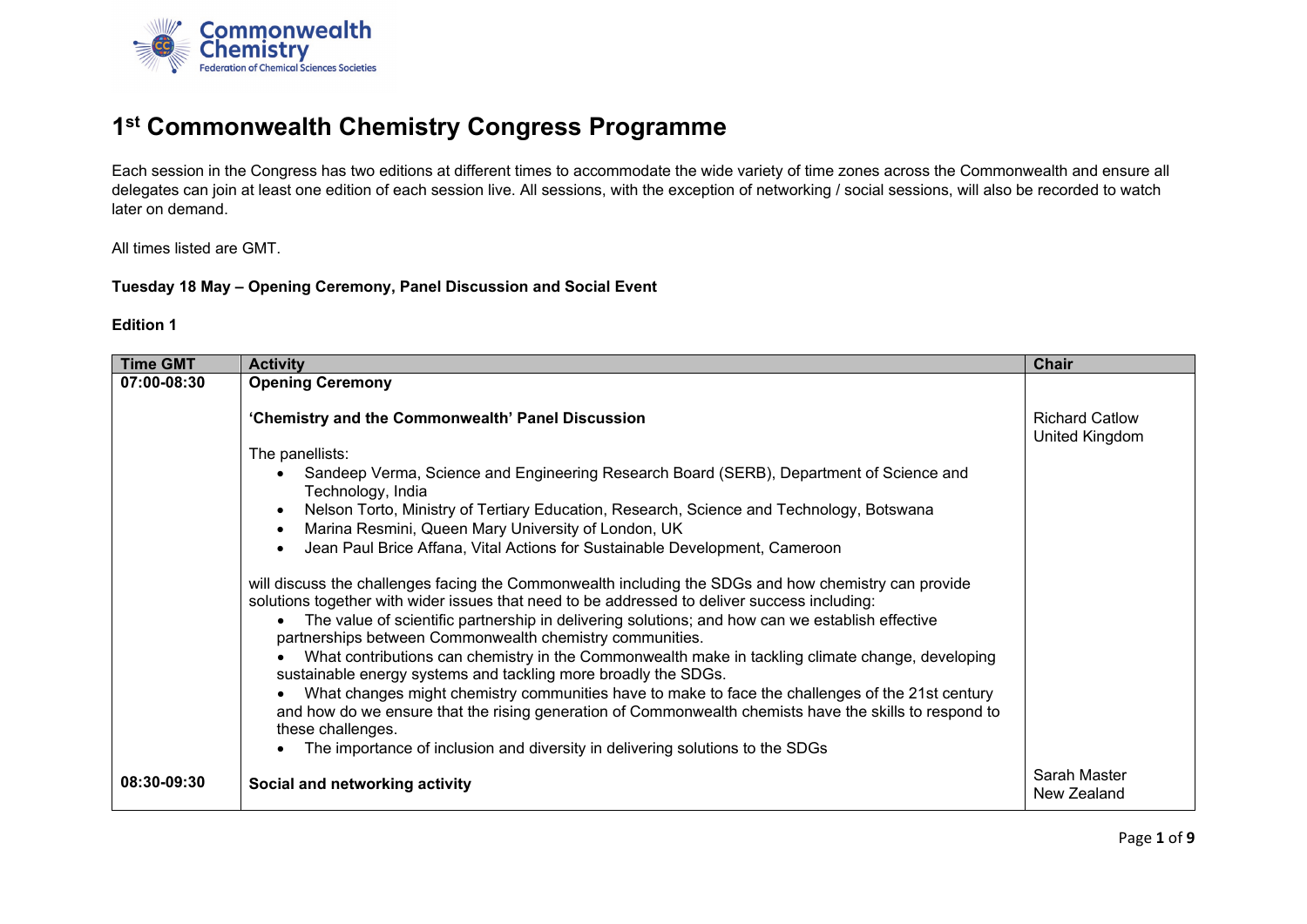

| <b>Time GMT</b> | <b>Activity</b>                                                                                                                                                                                                                                                                                                                                                                                                                                                                                                                                                                                                                                                                                                                                                                                                                                               | <b>Chair</b>                            |
|-----------------|---------------------------------------------------------------------------------------------------------------------------------------------------------------------------------------------------------------------------------------------------------------------------------------------------------------------------------------------------------------------------------------------------------------------------------------------------------------------------------------------------------------------------------------------------------------------------------------------------------------------------------------------------------------------------------------------------------------------------------------------------------------------------------------------------------------------------------------------------------------|-----------------------------------------|
| 15:00-16:30     | <b>Opening Ceremony</b>                                                                                                                                                                                                                                                                                                                                                                                                                                                                                                                                                                                                                                                                                                                                                                                                                                       |                                         |
|                 | 'Chemistry and the Commonwealth' Panel Discussion                                                                                                                                                                                                                                                                                                                                                                                                                                                                                                                                                                                                                                                                                                                                                                                                             | <b>Richard Catlow</b><br>United Kingdom |
|                 | The panellists:<br>Ishenkumba Kahwa, University of the West Indies, Jamaica<br>Karen Salt, UK Research and Innovation, UK<br>Ulric Trotz, Caribbean Community Climate Change Centre, Belize                                                                                                                                                                                                                                                                                                                                                                                                                                                                                                                                                                                                                                                                   |                                         |
|                 | will discuss the challenges facing the Commonwealth including the SDGs and how chemistry can provide<br>solutions together with wider issues that need to be addressed to deliver success including:<br>The value of scientific partnership in delivering solutions; and how can we establish effective<br>partnerships between Commonwealth chemistry communities.<br>What contributions can chemistry in the Commonwealth make in tackling climate change, developing<br>sustainable energy systems and tackling more broadly the SDGs.<br>What changes might chemistry communities have to make to face the challenges of the 21st century<br>and how do we ensure that the rising generation of Commonwealth chemists have the skills to respond to<br>these challenges.<br>The importance of inclusion and diversity in delivering solutions to the SDGs |                                         |
| 16:30-17:30     | Social and networking activity                                                                                                                                                                                                                                                                                                                                                                                                                                                                                                                                                                                                                                                                                                                                                                                                                                | Michael Forde<br>Trinidad and Tobago    |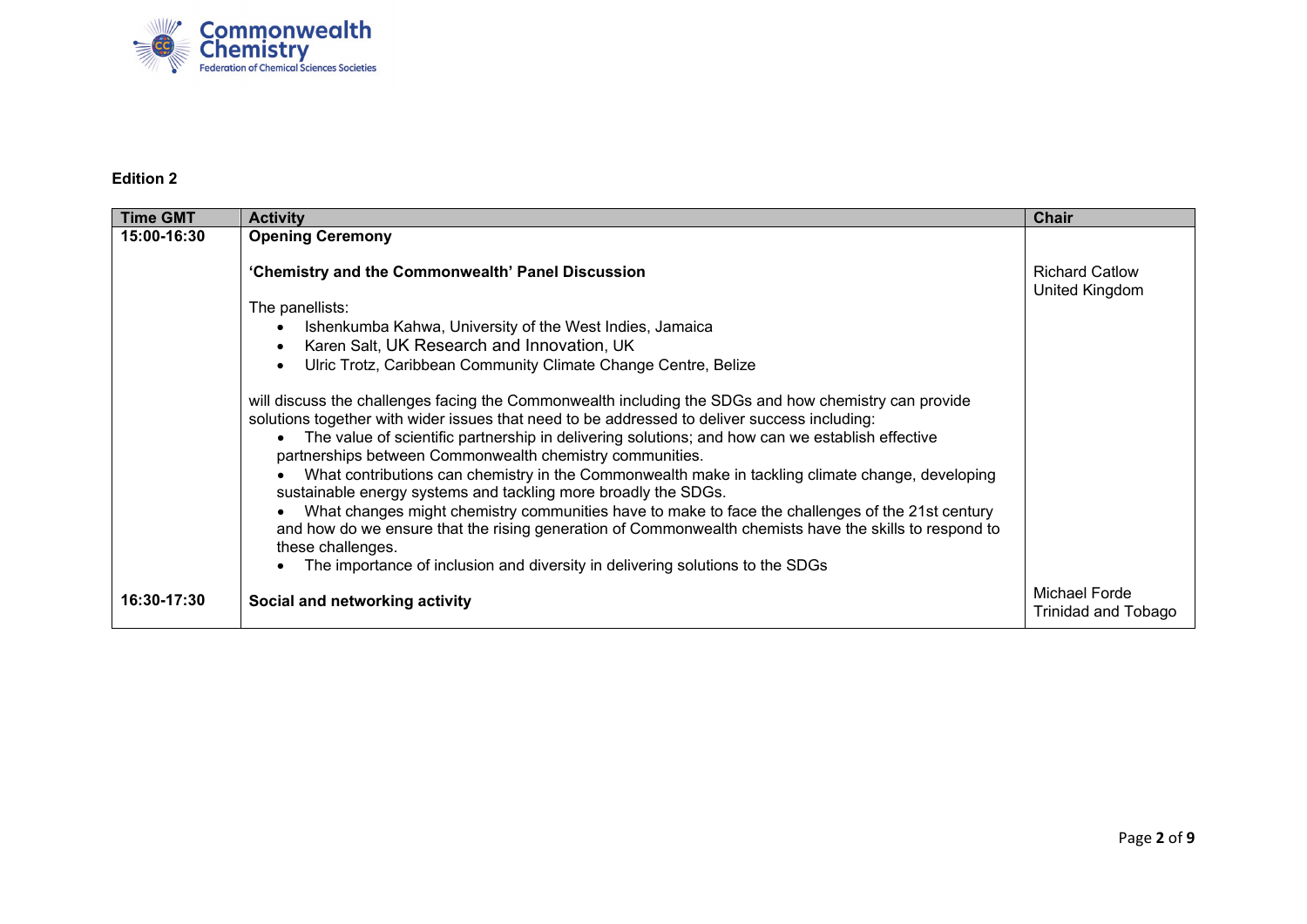

### **Wednesday 19th May - Scientific Sessions**

**Plenary talks: 20 mins including Q&A Flash talks: 2 mins pre-recorded only**

|                 | <b>Parallel Session 1</b>                    |                                                                                                                                                                                                                                                                                                                                                                                                                                                                                                                                                                                                                                                                                       |                      | <b>Parallel Session 2</b>                                                                                                                                                                                                                                                                                                                                                                                                                                                                                                                                                                                                                                                                                          |                      | <b>Parallel Session 3</b>                                                                                                                                                                                                                                                                                                                                                                                                                                                                                                                                                                                                                                                                                                        |
|-----------------|----------------------------------------------|---------------------------------------------------------------------------------------------------------------------------------------------------------------------------------------------------------------------------------------------------------------------------------------------------------------------------------------------------------------------------------------------------------------------------------------------------------------------------------------------------------------------------------------------------------------------------------------------------------------------------------------------------------------------------------------|----------------------|--------------------------------------------------------------------------------------------------------------------------------------------------------------------------------------------------------------------------------------------------------------------------------------------------------------------------------------------------------------------------------------------------------------------------------------------------------------------------------------------------------------------------------------------------------------------------------------------------------------------------------------------------------------------------------------------------------------------|----------------------|----------------------------------------------------------------------------------------------------------------------------------------------------------------------------------------------------------------------------------------------------------------------------------------------------------------------------------------------------------------------------------------------------------------------------------------------------------------------------------------------------------------------------------------------------------------------------------------------------------------------------------------------------------------------------------------------------------------------------------|
| <b>Time GMT</b> | <b>Theme</b>                                 | Chair: Choon-Hong Tan,<br>Singapore                                                                                                                                                                                                                                                                                                                                                                                                                                                                                                                                                                                                                                                   | <b>Theme</b>         | Chair: G D Yadav, India                                                                                                                                                                                                                                                                                                                                                                                                                                                                                                                                                                                                                                                                                            | <b>Theme</b>         | Chair: Sourav Pal, India                                                                                                                                                                                                                                                                                                                                                                                                                                                                                                                                                                                                                                                                                                         |
| 07:00-08:05     | <b>Biodiversity and<br/>Natural Products</b> | Plenary 1 (20 mins)<br>Nor Hadiani Ismail, Universiti<br>Teknologi MARA, Malaysia<br>Flash talks (21 mins)<br>Gervonne Barran, University<br>of the West Indies, St.<br>Augustine, Trinidad and<br>Tobago<br>Mohale Benedict Mabaleha,<br>2.<br>National University of<br>Lesotho, Lesotho<br>Jimmy Sumani, Chancellor<br>College, Malawi<br>Lydia Rhyman, University of<br>4.<br>Mauritius, Mauritius<br>Telma Magaia,<br>5.<br>Universidade Eduardo<br>Mondlane, Mozambique<br>Madina Mohamed Adia,<br>6.<br>Makerere University,<br>Uganda<br>Mutenta Nsokolo Nyambe,<br>Lusaka Apex Medical<br>University, Zambia<br>8.<br>Neelam Hazoor Zaidi, Fiji<br>National University, Fiji | Energy and Materials | Plenary 1 (20 mins)<br>Veena Sahajwalla, University of<br>New South Wales, Australia<br>Flash talks (24 mins)<br>Nikolai Holder, University of<br>the West Indies, Cave Hill,<br><b>Barbados</b><br>2.<br>Alex Veinot, Queen's<br>University, Canada<br>Jermaine Smith, University of<br>the West Indies, Mona,<br>Jamaica<br>Nijole Young, University of the<br>4.<br>West Indies, Mona, Jamaica<br>Sarika Chandoo, University of<br>5.<br>the West Indies, St.<br>Augustine, Trinidad and<br>Tobago<br>Shanna-Kay Spencer,<br>6.<br>University of the West Indies,<br>St. Augustine, Trinidad and<br>Tobago<br>Zeyar Min, University of the<br>West Indies / University of<br>Technology, Trinidad and<br>Tobago | Food and Agriculture | Plenary 1 (20 mins)<br>Simon Cook, Curtin University,<br>Australia (affiliation TBC)<br>Flash talks (18 mins)<br>Heetasmin Singh, University<br>of Guyana, Guyana<br>2.<br>Annaleise Aiken, University of<br>the West Indies, Mona,<br>Jamaica<br>3.<br>Dahryn Augustine, University<br>of the West Indies, St.<br>Augustine, Trinidad and<br>Tobago<br>Marius Mutorwa, Namibia<br>4.<br>University of Science and<br>Technology, Namibia<br>Cynthia Ibeto, University of<br>5.<br>Nigeria, Nigeria<br>Abida Sultana, University of<br>6.<br>Dhaka, Bangladesh<br>Sangata Kaufononga,<br>7.<br>University of Waikato and<br>AgResearch Ltd, New<br>Zealand<br>Dinusha Udukala, Institute of<br>8.<br>Chemistry Ceylon, Sri Lanka |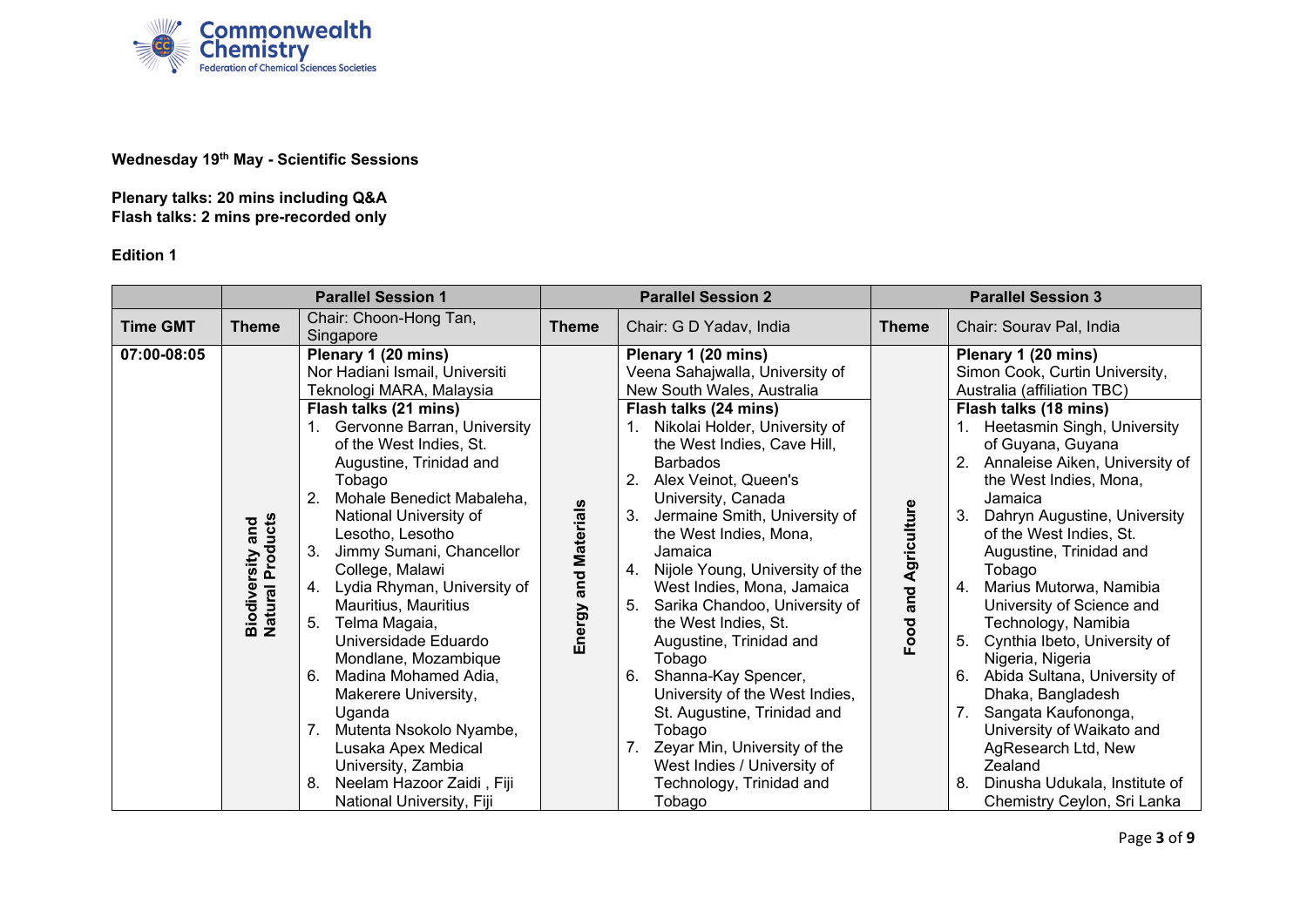

|             |                             |                                                                                                                                                                                                                                                                                                                                                                                                                                               |                                        | Charalambos Papatryfonos,<br>8.<br>University of Cyprus, Cyprus<br>Fredrick Okumu, Jaramogi<br>9.<br>Oginga Odinga University of<br>Science and Technology,<br>Kenya<br>10. Geeta Devi Somaroo,                                                                                                                                                                                                                                                                                                                                                                                                  |                                   |                                                                                                                                                                                                                                                                                                                                                                                                                                                                                                                                                                |  |  |
|-------------|-----------------------------|-----------------------------------------------------------------------------------------------------------------------------------------------------------------------------------------------------------------------------------------------------------------------------------------------------------------------------------------------------------------------------------------------------------------------------------------------|----------------------------------------|--------------------------------------------------------------------------------------------------------------------------------------------------------------------------------------------------------------------------------------------------------------------------------------------------------------------------------------------------------------------------------------------------------------------------------------------------------------------------------------------------------------------------------------------------------------------------------------------------|-----------------------------------|----------------------------------------------------------------------------------------------------------------------------------------------------------------------------------------------------------------------------------------------------------------------------------------------------------------------------------------------------------------------------------------------------------------------------------------------------------------------------------------------------------------------------------------------------------------|--|--|
|             |                             |                                                                                                                                                                                                                                                                                                                                                                                                                                               |                                        | University of Mauritius,                                                                                                                                                                                                                                                                                                                                                                                                                                                                                                                                                                         |                                   |                                                                                                                                                                                                                                                                                                                                                                                                                                                                                                                                                                |  |  |
|             |                             |                                                                                                                                                                                                                                                                                                                                                                                                                                               |                                        | <b>Mauritius</b>                                                                                                                                                                                                                                                                                                                                                                                                                                                                                                                                                                                 |                                   |                                                                                                                                                                                                                                                                                                                                                                                                                                                                                                                                                                |  |  |
|             |                             |                                                                                                                                                                                                                                                                                                                                                                                                                                               |                                        | 11. Liviu Ungur, National<br>University of Singapore,                                                                                                                                                                                                                                                                                                                                                                                                                                                                                                                                            |                                   |                                                                                                                                                                                                                                                                                                                                                                                                                                                                                                                                                                |  |  |
|             |                             |                                                                                                                                                                                                                                                                                                                                                                                                                                               |                                        | Singapore                                                                                                                                                                                                                                                                                                                                                                                                                                                                                                                                                                                        |                                   |                                                                                                                                                                                                                                                                                                                                                                                                                                                                                                                                                                |  |  |
|             |                             | Plenary 2 (20 mins)                                                                                                                                                                                                                                                                                                                                                                                                                           |                                        | Plenary 2 (20 mins)                                                                                                                                                                                                                                                                                                                                                                                                                                                                                                                                                                              |                                   | Plenary 2 (20 mins)                                                                                                                                                                                                                                                                                                                                                                                                                                                                                                                                            |  |  |
|             |                             | Ishmael Masesane, University of                                                                                                                                                                                                                                                                                                                                                                                                               |                                        | Juan Joon Ching University of                                                                                                                                                                                                                                                                                                                                                                                                                                                                                                                                                                    |                                   | Priyani Paranagama, Institute of                                                                                                                                                                                                                                                                                                                                                                                                                                                                                                                               |  |  |
|             |                             | Botswana, Botswana                                                                                                                                                                                                                                                                                                                                                                                                                            |                                        | Malaya, Malaysia                                                                                                                                                                                                                                                                                                                                                                                                                                                                                                                                                                                 |                                   | Chemistry Ceylon, Sri Lanka                                                                                                                                                                                                                                                                                                                                                                                                                                                                                                                                    |  |  |
| 08:05-08:15 |                             |                                                                                                                                                                                                                                                                                                                                                                                                                                               |                                        | <b>Break</b>                                                                                                                                                                                                                                                                                                                                                                                                                                                                                                                                                                                     |                                   |                                                                                                                                                                                                                                                                                                                                                                                                                                                                                                                                                                |  |  |
|             | <b>Theme</b>                | Chair: Vicki Gardiner, Australia                                                                                                                                                                                                                                                                                                                                                                                                              | <b>Theme</b>                           | Chair: Karen Wilson, Australia                                                                                                                                                                                                                                                                                                                                                                                                                                                                                                                                                                   | <b>Theme</b>                      | Chair: Vinod Singh, India                                                                                                                                                                                                                                                                                                                                                                                                                                                                                                                                      |  |  |
| 08:15-09:20 | <b>Health and Wellbeing</b> | Plenary 1 (20 mins)<br>G Mugesh, Indian Institute of<br>Science, India<br>Flash talks (20 mins)<br>1. Sadhna Mathura, University<br>of the Witwatersrand, South<br>Africa<br>2. Patrick Ssebugere,<br>Makerere University,<br>Uganda<br>3. Evelyn Funjika, The<br>University of Zambia,<br>Zambia<br>4. Peter Mubanga Cheuka,<br>The University of Zambia,<br>Zambia<br>David Rohindra, The<br>5.<br>University of the South<br>Pacific, Fiji | and<br>Chemistry<br>Catalysis<br>Green | Plenary 1 (20 mins)<br>Lakshmi Kantam Mannepalli,<br>Insitute of Chemical Technology,<br>Mumbai, India<br>Flash talks (17 mins)<br>1. Samuel Perry, University of<br>Southampton, United<br>Kingdom<br>2.<br>Philip Norcott, The Australian<br>National University, Australia<br>Sinead Keaveney, Macquarie<br>3.<br>University, Australia<br>4. Shangeetha Ganesan,<br>Universiti Sains Malaysia,<br>Malaysia<br>Catherine Whitby, Massey<br>5.<br>University, New Zealand<br>6. Anna Garden, University of<br>Otago, New Zealand<br>7. Yalinu Poya, University of<br>Glasgow, Papua New Guinea | Water and Environmental Chemistry | Plenary 1 (20 mins)<br>Richard Webster, Nanyang<br>Technological University,<br>Singapore<br>Flash talks (20 mins)<br>1. Emmanuel Ntambi, Mbarara<br>University of Science and<br>Technology, Uganda<br>2.<br>Joseph Bear, Kingston<br>University, United Kingdom<br>Mohammad Helal Uddin,<br>3.<br>University of Chittagong,<br>Bangladesh<br>Md Anamul Haque, University<br>4.<br>of Dhaka, Bangladesh<br>Nur Hidayah Azeman,<br>5.<br>Universiti Kebangsaan<br>Malaysia, Malaysia<br>Jumana Mariyam, The<br>6.<br>Maldives National University,<br>Maldives |  |  |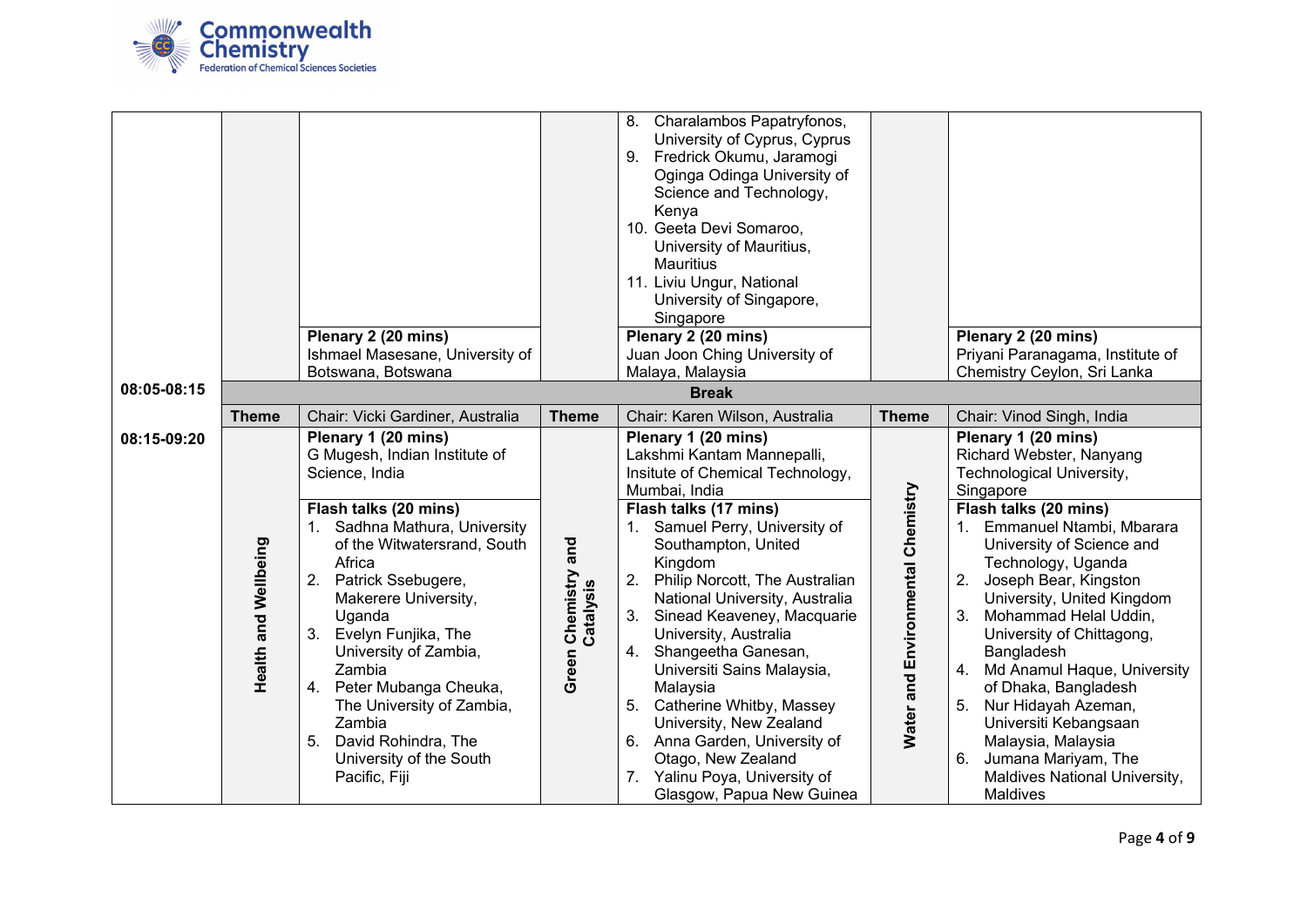

|             | Thimmaiah Govindaraju,<br>6.     | Ireshika De Silva, University<br>8.      | Fathika Adnan, The Maldives      |
|-------------|----------------------------------|------------------------------------------|----------------------------------|
|             | Jawaharlal Nehru Center for      | of Colombo, Sri Lanka                    | National University, Maldives    |
|             | Advanced Scientific              |                                          | Kaupa Philip, Papua New<br>8.    |
|             | Research, India                  |                                          | Guinea University of             |
|             | Jyotirmayee Dash, Indian         |                                          | Technology, Papua New            |
|             | Association for the              |                                          | Guinea                           |
|             | Cultivation of Science, India    |                                          | 9.<br>Alessandra Bonanni.        |
|             | Siu Yee New, University of<br>8. |                                          | Nanyang Technological            |
|             | Nottingham Malaysia,             |                                          | University, Singapore            |
|             | Malaysia                         |                                          |                                  |
|             | . Kottawa Gamge Anoja<br>9.      |                                          |                                  |
|             | Priyadarshani Attanayake,        |                                          |                                  |
|             | University of Ruhuna, Sri        |                                          |                                  |
|             | Lanka                            |                                          |                                  |
|             | Plenary 2 (20 mins)              | Plenary 2 (20 mins)                      | Plenary 2 (20 mins)              |
|             | Kelly Chibale, University of     | Johannes Awudza, Kwame                   | Catherine Ngila, African Academy |
|             | Cape Town, South Africa          | Nkrumah University of Science            | of Sciences, Kenya               |
|             |                                  | and Technology, Ghana                    |                                  |
| 09:20-10:00 |                                  | Meet the Plenary Speakers and Networking |                                  |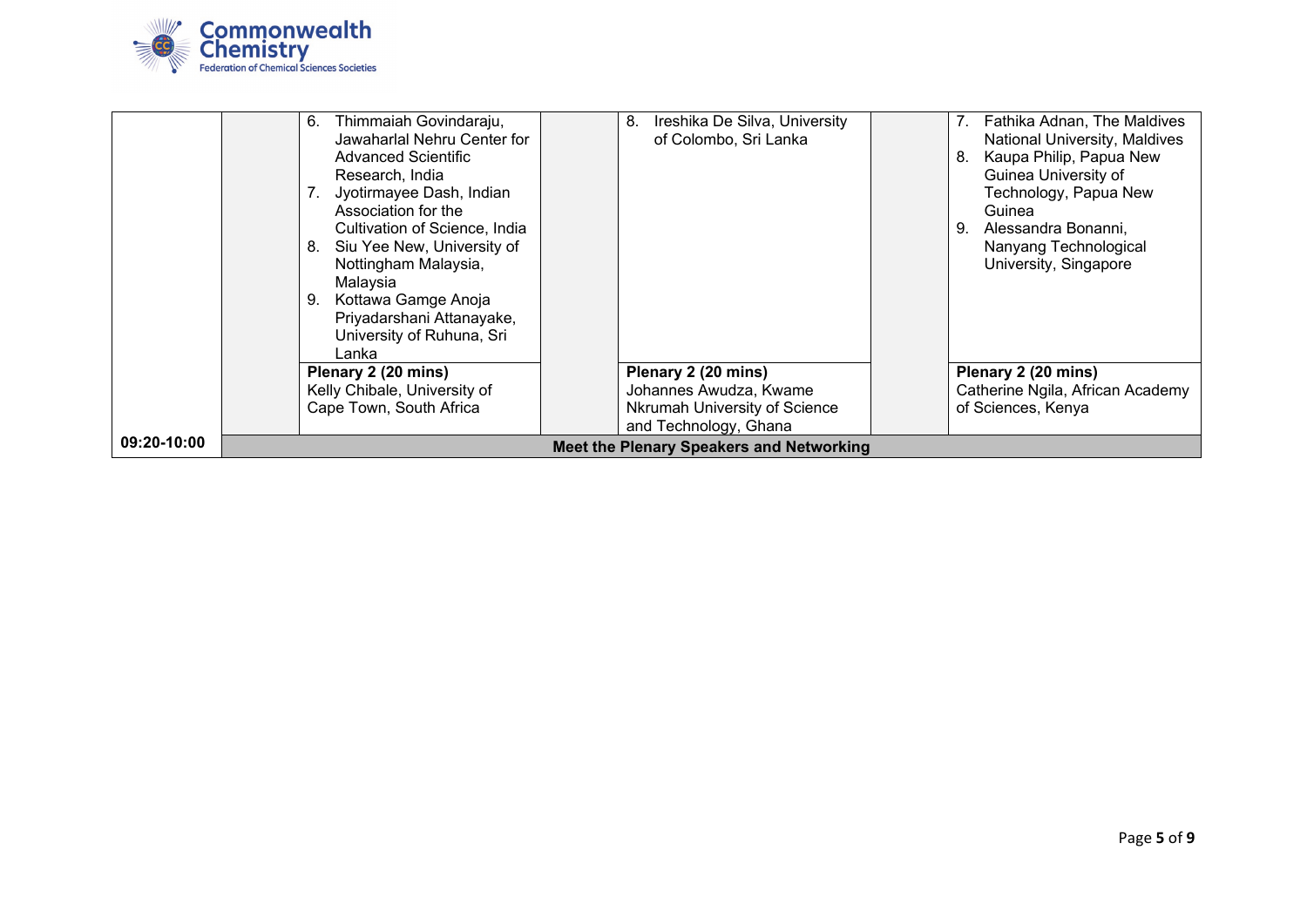

## **Wednesday 19th May - Scientific Sessions**

**Plenary talks: 20 mins including Q&A Flash talks: 2 mins pre-recorded only**

|                 | <b>Parallel Session 1</b>                          |                                                                                                                                                                                                                                                                                                                                                                                                                                                                                                                                                                                                                                                                                | <b>Parallel Session 2</b> |                                                                                                                                                                                                                                                                                                                                                                                                                                                                                                                                                                                                                                                                                                                                                                                                     |                      | <b>Parallel Session 3</b>                                                                                                                                                                                                                                                                                                                                                                                                                                                                                                                                                                                                                                                                                               |
|-----------------|----------------------------------------------------|--------------------------------------------------------------------------------------------------------------------------------------------------------------------------------------------------------------------------------------------------------------------------------------------------------------------------------------------------------------------------------------------------------------------------------------------------------------------------------------------------------------------------------------------------------------------------------------------------------------------------------------------------------------------------------|---------------------------|-----------------------------------------------------------------------------------------------------------------------------------------------------------------------------------------------------------------------------------------------------------------------------------------------------------------------------------------------------------------------------------------------------------------------------------------------------------------------------------------------------------------------------------------------------------------------------------------------------------------------------------------------------------------------------------------------------------------------------------------------------------------------------------------------------|----------------------|-------------------------------------------------------------------------------------------------------------------------------------------------------------------------------------------------------------------------------------------------------------------------------------------------------------------------------------------------------------------------------------------------------------------------------------------------------------------------------------------------------------------------------------------------------------------------------------------------------------------------------------------------------------------------------------------------------------------------|
| <b>Time GMT</b> | <b>Theme</b>                                       | Chair: Sunday Okeniyi, Nigeria                                                                                                                                                                                                                                                                                                                                                                                                                                                                                                                                                                                                                                                 | <b>Theme</b>              | Chair: James Darkwa, Botswana                                                                                                                                                                                                                                                                                                                                                                                                                                                                                                                                                                                                                                                                                                                                                                       | <b>Theme</b>         | Chair: Romeela Mohee, Mauritius                                                                                                                                                                                                                                                                                                                                                                                                                                                                                                                                                                                                                                                                                         |
| 15:00-16:05     | <b>Natural Products</b><br><b>Biodiversity and</b> | Plenary 1 (20 mins)<br>Marcel Jaspars, University of<br>Aberdeen, UK<br>Flash talks (21 mins)<br>1. Gervonne Barran, University<br>of the West Indies, St.<br>Augustine, Trinidad and<br>Tobago<br>Mohale Benedict Mabaleha,<br>2.<br>National University of<br>Lesotho, Lesotho<br>3.<br>Jimmy Sumani, Chancellor<br>College, Malawi<br>4. Lydia Rhyman, University of<br>Mauritius, Mauritius<br>Telma Magaia,<br>5.<br>Universidade Eduardo<br>Mondlane, Mozambique<br>6.<br>Madina Mohamed Adia,<br>Makerere University,<br>Uganda<br>Mutenta Nsokolo Nyambe,<br>Lusaka Apex Medical<br>University, Zambia<br>Neelam Hazoor Zaidi, Fiji<br>8.<br>National University, Fiji | Energy and Materials      | Plenary 1 (20 mins)<br>Emmanuel Iwuoha, University of<br>the Western Cape, South Africa<br>Flash talks (24 mins)<br>Nikolai Holder, University of<br>the West Indies, Cave Hill,<br><b>Barbados</b><br>2.<br>Alex Veinot, Queen's<br>University, Canada<br>3.<br>Jermaine Smith, University of<br>the West Indies, Mona,<br>Jamaica<br>Nijole Young, University of the<br>4.<br>West Indies, Mona, Jamaica<br>5.<br>Sarika Chandoo, University of<br>the West Indies, St.<br>Augustine, Trinidad and<br>Tobago<br>Shanna-Kay Spencer Ming,<br>6.<br>University of the West Indies,<br>St. Augustine, Trinidad and<br>Tobago<br>Zeyar Min, University of the<br>West Indies / University of<br>Technology, Trinidad and<br>Tobago<br>Charalambos Papatryfonos,<br>8.<br>University of Cyprus, Cyprus | Food and Agriculture | Plenary 1 (20 mins)<br>Alejandro Marangoni, University<br>of Guelph, Canada<br>Flash talks (18 mins)<br>Heetasmin Singh, University<br>of Guyana, Guyana<br>2.<br>Annaleise Aiken, University of<br>the West Indies, Mona,<br>Jamaica<br>3.<br>Dahryn Augustine, University<br>of the West Indies, St.<br>Augustine, Trinidad and<br>Tobago<br>4.<br>Marius Mutorwa, Namibia<br>University of Science and<br>Technology, Namibia<br>5.<br>Cynthia Ibeto, University of<br>Nigeria, Nigeria<br>6.<br>Abida Sultana, University of<br>Dhaka, Bangladesh<br>7.<br>Sangata Kaufononga,<br>University of Waikato and<br>AgResearch Ltd, New<br>Zealand<br>Dinusha Udukala, Institute of<br>8.<br>Chemistry Ceylon, Sri Lanka |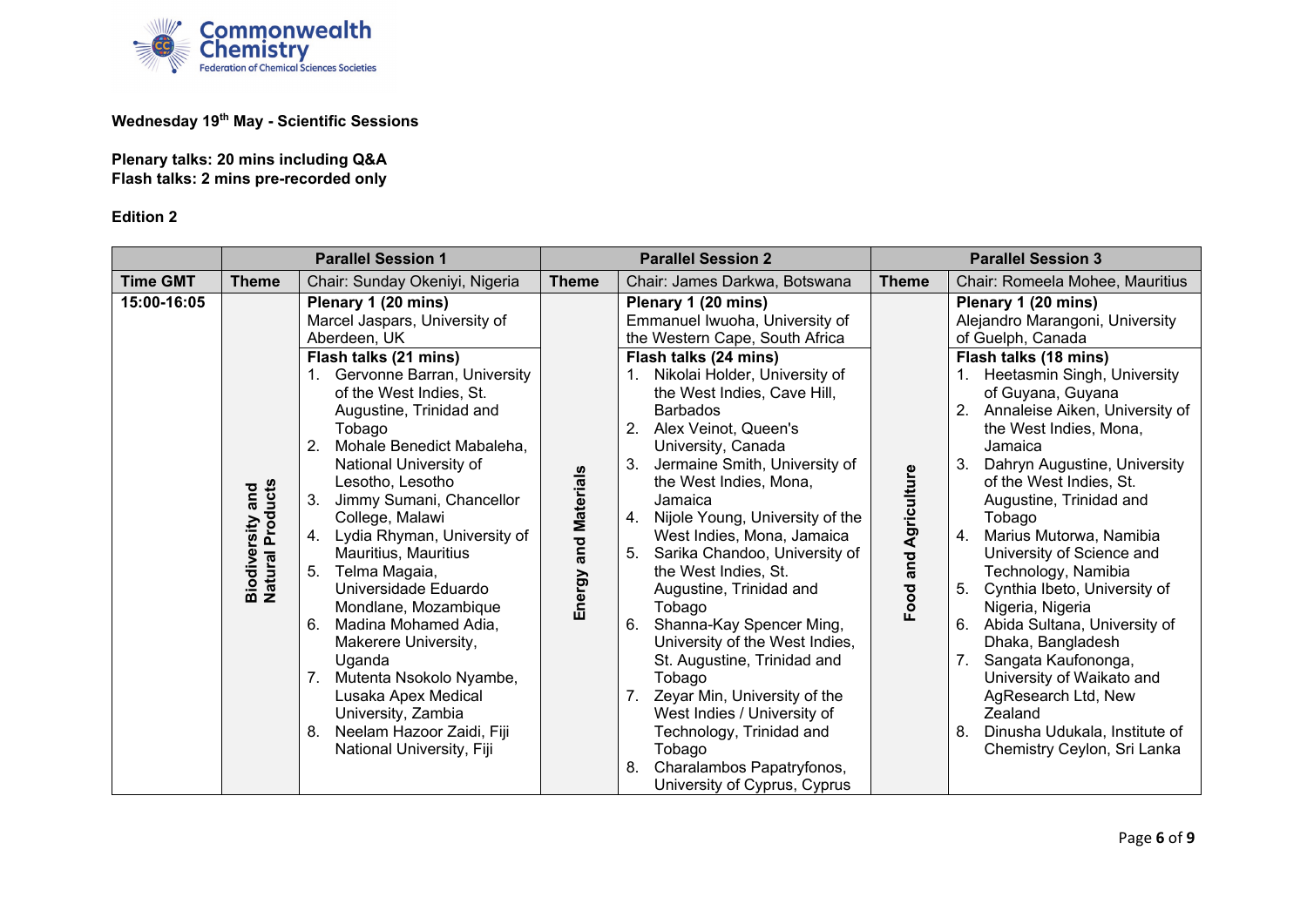

|             |                             | Plenary 2 (20 mins)<br>Judith Gobin, University of the<br>West Indies, Trinidad & Tobago                                                                                                                                                                                                                                                                                                                                                                                                        |                               | 9. Fredrick Okumu, Jaramogi<br>Oginga Odinga University of<br>Science and Technology,<br>Kenya<br>10. Geeta Devi Somaroo,<br>University of Mauritius,<br><b>Mauritius</b><br>11. Liviu Ungur, National<br>University of Singapore,<br>Singapore<br>Plenary 2 (20 mins)<br>Steven Holdcroft, Simon Fraser<br>University, Canada                                                                                                                                                                                                                    |                                   | Plenary 2 (20 mins)<br>Charles Midega, International<br>Centre of Insect Physiology and<br>Ecology, Kenya                                                                                                                                                                                                                                                                                                                                                                                                                                          |
|-------------|-----------------------------|-------------------------------------------------------------------------------------------------------------------------------------------------------------------------------------------------------------------------------------------------------------------------------------------------------------------------------------------------------------------------------------------------------------------------------------------------------------------------------------------------|-------------------------------|---------------------------------------------------------------------------------------------------------------------------------------------------------------------------------------------------------------------------------------------------------------------------------------------------------------------------------------------------------------------------------------------------------------------------------------------------------------------------------------------------------------------------------------------------|-----------------------------------|----------------------------------------------------------------------------------------------------------------------------------------------------------------------------------------------------------------------------------------------------------------------------------------------------------------------------------------------------------------------------------------------------------------------------------------------------------------------------------------------------------------------------------------------------|
| 16:05-16:15 |                             |                                                                                                                                                                                                                                                                                                                                                                                                                                                                                                 |                               | <b>Break</b>                                                                                                                                                                                                                                                                                                                                                                                                                                                                                                                                      |                                   |                                                                                                                                                                                                                                                                                                                                                                                                                                                                                                                                                    |
|             | <b>Theme</b>                | Chair: Bice Martincigh, South<br>Africa                                                                                                                                                                                                                                                                                                                                                                                                                                                         | <b>Theme</b>                  | Chair: Vincent Nyamori, South<br>Africa                                                                                                                                                                                                                                                                                                                                                                                                                                                                                                           | <b>Theme</b>                      | Chair: Catherine Ngila, Kenya                                                                                                                                                                                                                                                                                                                                                                                                                                                                                                                      |
| 16:15-17:20 | <b>Health and Wellbeing</b> | Plenary 1 (20 mins)<br>Asel Sartbaeva, University of<br>Bath, UK<br>Flash talks (20 mins)<br>1. Medeba Uzzi, University of<br>Guyana, Guyana<br>2. Alexa Redway, University of<br>the West Indies, Mona,<br>Jamaica<br>3. April Johnson, University of<br>the West Indies, Mona,<br>Jamaica<br>4. Stacy-Ann Parker,<br>University of Technology,<br>Jamaica<br>5. Ngo Hanna Joelle,<br>University of Douala,<br>Cameroon<br>6. Sandile Bongani Simelane,<br>University of Eswatini,<br>Eswatini | Green Chemistry and Catalysis | Plenary 1 (20 mins)<br>Rufus Sha'Ato, University of<br>Agriculture Makurdi, Nigeria<br>Flash talks (17 mins)<br>9. Karen Link, University of<br>Belize, Belize<br>10. Amanda Bongers, Queen's<br>University, Canada<br>11. Juliana Vidal, Memorial<br>University of Newfoundland,<br>Canada<br>12. Littlelet Scarlet, University of<br>the West Indies, Mona,<br>Jamaica<br>13. Marc Collins, University of the<br>West Indies, Mona, Jamaica<br>14. Freida Kauffmann, University<br>of the West Indies, St.<br>Augustine, Trinidad and<br>Tobago | Water and Environmental Chemistry | Plenary 1 (20 mins)<br>Dawn Fox, University of Guyana,<br>Guyana<br>Flash talks (20 mins)<br>1. Ngonye Keroletswe,<br>Botswana Institute for<br>Technology Research and<br>Innovation, Botswana<br>2.<br>Maria Antoniou, Cyprus<br>University of Technology,<br>Cyprus<br>3. Rose Kibechu, University of<br>Eswatini, Eswatini<br>4.<br>Bai Bittaye, Lamin Jaiteh and<br>Jainaba Sanneh, National<br>Environment Agency, Gambia<br>5.<br>Francis Nsiah, University of<br>Cape Coast, Ghana<br>Ruth Odhiambo, University of<br>6.<br>Nairobi, Kenya |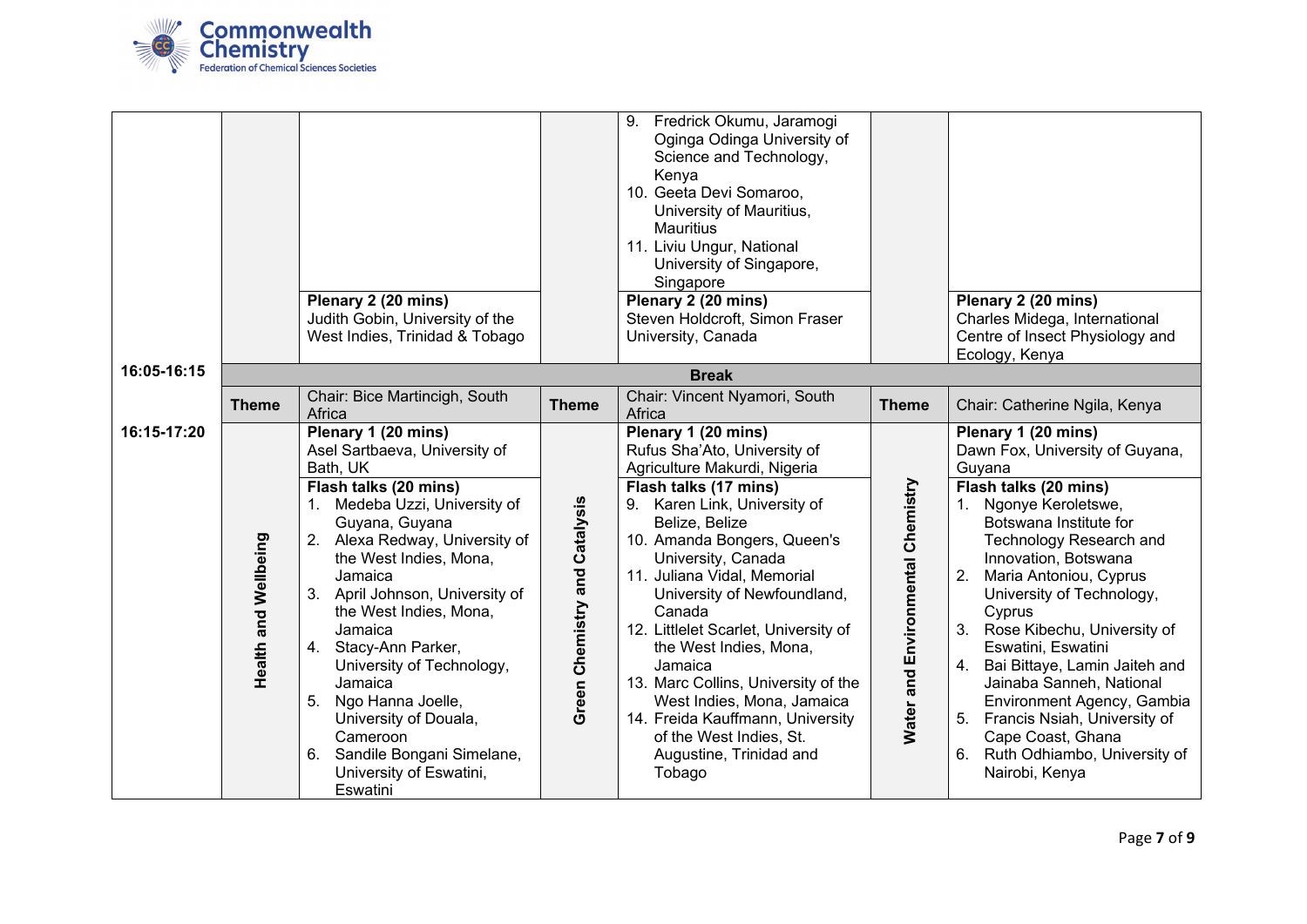

|             | 7. Vuyiswa Mkhabela, Eswatini            | 15. Segomotso Bagwasi,           | Natalia Shakela, Namibia<br>7.      |  |  |
|-------------|------------------------------------------|----------------------------------|-------------------------------------|--|--|
|             | Medical Christian University,            | Botswana Institute for           | University of Science and           |  |  |
|             | Eswatini                                 | Technology Research and          | Technology, Namibia                 |  |  |
|             | 8. Faridah Were, University of           | Innovation, Botswana             | Omolara Adeboye, Emmanuel<br>8.     |  |  |
|             | Nairobi, Kenya                           | 16. Wade Petersen, University of | Alayande College of                 |  |  |
|             | 9. Gratien Habarurema,                   | Cape Town, South Africa          | Education, Nigeria                  |  |  |
|             | University of Rwanda-                    | 17. Ruth Webster, University of  | Edwige Kampire, University of<br>9. |  |  |
|             | College of Science and                   | Bath, United Kingdom             | Rwanda-College of                   |  |  |
|             | Technology, Rwanda                       |                                  | Education, Rwanda                   |  |  |
|             | Plenary 2 (20 mins)                      | Plenary 2 (20 mins)              | Plenary 2 (20 mins)                 |  |  |
|             | Rupika Delgoda, University of            | Cathleen Crudden, Queen's        | Bright Kwakye-Awuah, Kwame          |  |  |
|             | the West Indies, Jamaica                 | University, Canada               | Nkrumah University of Science       |  |  |
|             |                                          |                                  | and Technology, Ghana               |  |  |
|             |                                          |                                  |                                     |  |  |
|             | Meet the Plenary Speakers and Networking |                                  |                                     |  |  |
| 17:20-18:00 |                                          |                                  |                                     |  |  |

# **Wednesday 19 May/Thursday 20 May – Networking**

| Time GMT                          | <b>Activity</b>                                                                                                                                                                             | <b>Chair</b> |
|-----------------------------------|---------------------------------------------------------------------------------------------------------------------------------------------------------------------------------------------|--------------|
| 01:00-02:00 on<br>Thursday 20 May | Networking for delegates who are not able to meet each other in previous sessions due to the timings,<br>especially those delegates from The Caribbean, The Americas, Asia and The Pacific. |              |